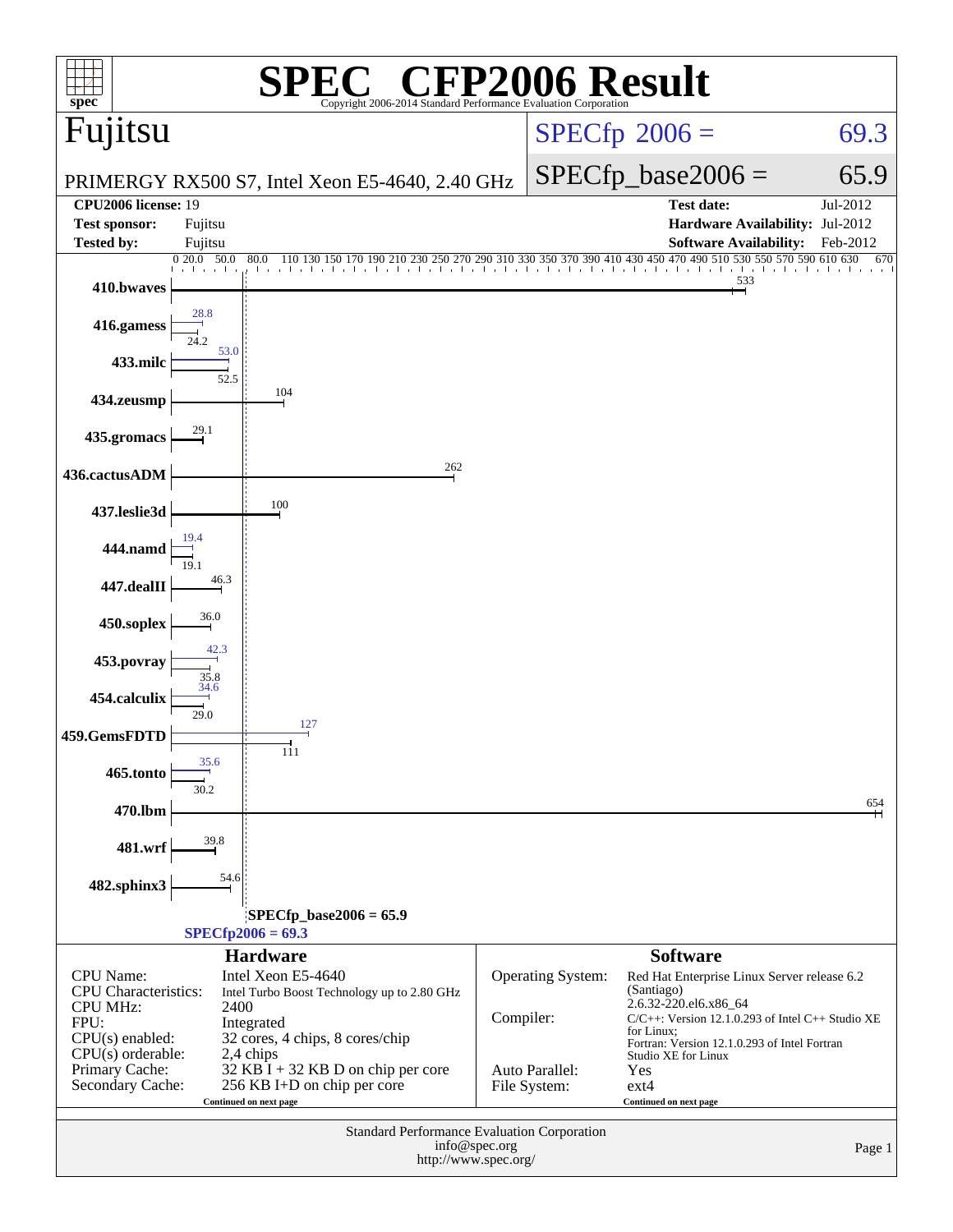

Results appear in the [order in which they were run.](http://www.spec.org/auto/cpu2006/Docs/result-fields.html#RunOrder) Bold underlined text [indicates a median measurement.](http://www.spec.org/auto/cpu2006/Docs/result-fields.html#Median)

### **[Operating System Notes](http://www.spec.org/auto/cpu2006/Docs/result-fields.html#OperatingSystemNotes)**

[444.namd](http://www.spec.org/auto/cpu2006/Docs/444.namd.html) 421 19.1 421 19.1 **[421](http://www.spec.org/auto/cpu2006/Docs/result-fields.html#Median) [19.1](http://www.spec.org/auto/cpu2006/Docs/result-fields.html#Median)** 413 19.4 **[413](http://www.spec.org/auto/cpu2006/Docs/result-fields.html#Median) [19.4](http://www.spec.org/auto/cpu2006/Docs/result-fields.html#Median)** 414 19.4 [447.dealII](http://www.spec.org/auto/cpu2006/Docs/447.dealII.html) 247 46.2 **[247](http://www.spec.org/auto/cpu2006/Docs/result-fields.html#Median) [46.3](http://www.spec.org/auto/cpu2006/Docs/result-fields.html#Median)** 247 46.3 247 46.2 **[247](http://www.spec.org/auto/cpu2006/Docs/result-fields.html#Median) [46.3](http://www.spec.org/auto/cpu2006/Docs/result-fields.html#Median)** 247 46.3 [450.soplex](http://www.spec.org/auto/cpu2006/Docs/450.soplex.html) 230 36.2 232 36.0 **[231](http://www.spec.org/auto/cpu2006/Docs/result-fields.html#Median) [36.0](http://www.spec.org/auto/cpu2006/Docs/result-fields.html#Median)** 230 36.2 232 36.0 **[231](http://www.spec.org/auto/cpu2006/Docs/result-fields.html#Median) [36.0](http://www.spec.org/auto/cpu2006/Docs/result-fields.html#Median)** [453.povray](http://www.spec.org/auto/cpu2006/Docs/453.povray.html) 149 35.6 149 35.8 **[149](http://www.spec.org/auto/cpu2006/Docs/result-fields.html#Median) [35.8](http://www.spec.org/auto/cpu2006/Docs/result-fields.html#Median)** 125 42.4 **[126](http://www.spec.org/auto/cpu2006/Docs/result-fields.html#Median) [42.3](http://www.spec.org/auto/cpu2006/Docs/result-fields.html#Median)** 127 42.1 [454.calculix](http://www.spec.org/auto/cpu2006/Docs/454.calculix.html) **[285](http://www.spec.org/auto/cpu2006/Docs/result-fields.html#Median) [29.0](http://www.spec.org/auto/cpu2006/Docs/result-fields.html#Median)** 285 29.0 284 29.1 239 34.5 **[239](http://www.spec.org/auto/cpu2006/Docs/result-fields.html#Median) [34.6](http://www.spec.org/auto/cpu2006/Docs/result-fields.html#Median)** 237 34.8 [459.GemsFDTD](http://www.spec.org/auto/cpu2006/Docs/459.GemsFDTD.html) 96.1 110 95.9 111 **[95.9](http://www.spec.org/auto/cpu2006/Docs/result-fields.html#Median) [111](http://www.spec.org/auto/cpu2006/Docs/result-fields.html#Median) [83.4](http://www.spec.org/auto/cpu2006/Docs/result-fields.html#Median) [127](http://www.spec.org/auto/cpu2006/Docs/result-fields.html#Median)** 83.4 127 83.4 127 [465.tonto](http://www.spec.org/auto/cpu2006/Docs/465.tonto.html) **[326](http://www.spec.org/auto/cpu2006/Docs/result-fields.html#Median) [30.2](http://www.spec.org/auto/cpu2006/Docs/result-fields.html#Median)** 329 29.9 324 30.4 **[277](http://www.spec.org/auto/cpu2006/Docs/result-fields.html#Median) [35.6](http://www.spec.org/auto/cpu2006/Docs/result-fields.html#Median)** 276 35.6 277 35.5 [470.lbm](http://www.spec.org/auto/cpu2006/Docs/470.lbm.html) **[21.0](http://www.spec.org/auto/cpu2006/Docs/result-fields.html#Median) [654](http://www.spec.org/auto/cpu2006/Docs/result-fields.html#Median)** 21.0 654 20.8 660 **[21.0](http://www.spec.org/auto/cpu2006/Docs/result-fields.html#Median) [654](http://www.spec.org/auto/cpu2006/Docs/result-fields.html#Median)** 21.0 654 20.8 660 [481.wrf](http://www.spec.org/auto/cpu2006/Docs/481.wrf.html) **[281](http://www.spec.org/auto/cpu2006/Docs/result-fields.html#Median) [39.8](http://www.spec.org/auto/cpu2006/Docs/result-fields.html#Median)** 281 39.7 273 40.9 **[281](http://www.spec.org/auto/cpu2006/Docs/result-fields.html#Median) [39.8](http://www.spec.org/auto/cpu2006/Docs/result-fields.html#Median)** 281 39.7 273 40.9 [482.sphinx3](http://www.spec.org/auto/cpu2006/Docs/482.sphinx3.html) 356 54.7 **[357](http://www.spec.org/auto/cpu2006/Docs/result-fields.html#Median) [54.6](http://www.spec.org/auto/cpu2006/Docs/result-fields.html#Median)** 360 54.1 356 54.7 **[357](http://www.spec.org/auto/cpu2006/Docs/result-fields.html#Median) [54.6](http://www.spec.org/auto/cpu2006/Docs/result-fields.html#Median)** 360 54.1

 Stack size set to unlimited using "ulimit -s unlimited" Transparent Huge Pages disabled with: echo never > /sys/kernel/mm/redhat\_transparent\_hugepage/enabled

### **[Platform Notes](http://www.spec.org/auto/cpu2006/Docs/result-fields.html#PlatformNotes)**

 BIOS configuration: Intel HT Technology = Disable Frequency Floor Override = Enable

> Standard Performance Evaluation Corporation [info@spec.org](mailto:info@spec.org) <http://www.spec.org/>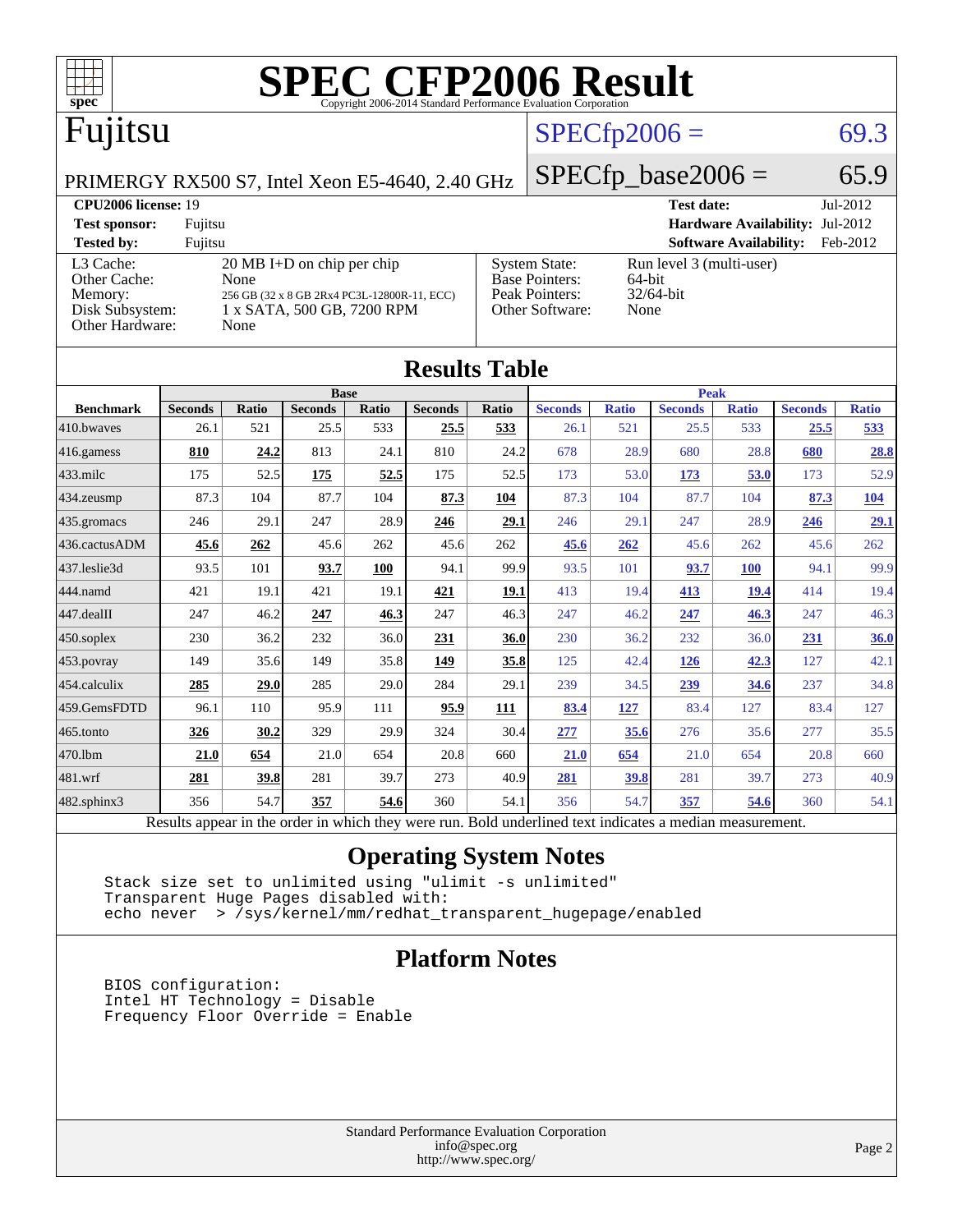

# **[SPEC CFP2006 Result](http://www.spec.org/auto/cpu2006/Docs/result-fields.html#SPECCFP2006Result)**

# Fujitsu

 $SPECfp2006 = 69.3$  $SPECfp2006 = 69.3$ 

PRIMERGY RX500 S7, Intel Xeon E5-4640, 2.40 GHz

**[Test sponsor:](http://www.spec.org/auto/cpu2006/Docs/result-fields.html#Testsponsor)** Fujitsu **[Hardware Availability:](http://www.spec.org/auto/cpu2006/Docs/result-fields.html#HardwareAvailability)** Jul-2012 **[Tested by:](http://www.spec.org/auto/cpu2006/Docs/result-fields.html#Testedby)** Fujitsu **[Software Availability:](http://www.spec.org/auto/cpu2006/Docs/result-fields.html#SoftwareAvailability)** Feb-2012

 $SPECfp\_base2006 = 65.9$ **[CPU2006 license:](http://www.spec.org/auto/cpu2006/Docs/result-fields.html#CPU2006license)** 19 **[Test date:](http://www.spec.org/auto/cpu2006/Docs/result-fields.html#Testdate)** Jul-2012

### **[General Notes](http://www.spec.org/auto/cpu2006/Docs/result-fields.html#GeneralNotes)**

Environment variables set by runspec before the start of the run: KMP\_AFFINITY = "granularity=fine,scatter" LD\_LIBRARY\_PATH = "/SPECcpu2006/libs/32:/SPECcpu2006/libs/64" OMP\_NUM\_THREADS = "32"

 Binaries compiled on a system with 1x E3-1270v2 CPU + 32 GB memory using RHEL6.2 For information about Fujitsu please visit: <http://www.fujitsu.com>

**[Base Compiler Invocation](http://www.spec.org/auto/cpu2006/Docs/result-fields.html#BaseCompilerInvocation)**

 $C$  benchmarks:<br>icc  $-m64$ 

[C++ benchmarks:](http://www.spec.org/auto/cpu2006/Docs/result-fields.html#CXXbenchmarks) [icpc -m64](http://www.spec.org/cpu2006/results/res2012q3/cpu2006-20120730-23897.flags.html#user_CXXbase_intel_icpc_64bit_bedb90c1146cab66620883ef4f41a67e)

[Fortran benchmarks](http://www.spec.org/auto/cpu2006/Docs/result-fields.html#Fortranbenchmarks): [ifort -m64](http://www.spec.org/cpu2006/results/res2012q3/cpu2006-20120730-23897.flags.html#user_FCbase_intel_ifort_64bit_ee9d0fb25645d0210d97eb0527dcc06e)

[Benchmarks using both Fortran and C](http://www.spec.org/auto/cpu2006/Docs/result-fields.html#BenchmarksusingbothFortranandC): [icc -m64](http://www.spec.org/cpu2006/results/res2012q3/cpu2006-20120730-23897.flags.html#user_CC_FCbase_intel_icc_64bit_0b7121f5ab7cfabee23d88897260401c) [ifort -m64](http://www.spec.org/cpu2006/results/res2012q3/cpu2006-20120730-23897.flags.html#user_CC_FCbase_intel_ifort_64bit_ee9d0fb25645d0210d97eb0527dcc06e)

### **[Base Portability Flags](http://www.spec.org/auto/cpu2006/Docs/result-fields.html#BasePortabilityFlags)**

| 410.bwaves: -DSPEC CPU LP64                |                                                                |
|--------------------------------------------|----------------------------------------------------------------|
| 416.gamess: -DSPEC_CPU_LP64                |                                                                |
| 433.milc: -DSPEC CPU LP64                  |                                                                |
| 434.zeusmp: -DSPEC_CPU_LP64                |                                                                |
| 435.gromacs: -DSPEC_CPU_LP64 -nofor_main   |                                                                |
| 436.cactusADM: -DSPEC CPU LP64 -nofor main |                                                                |
| 437.leslie3d: -DSPEC CPU LP64              |                                                                |
| 444.namd: -DSPEC CPU LP64                  |                                                                |
| 447.dealII: -DSPEC CPU LP64                |                                                                |
| 450.soplex: -DSPEC_CPU_LP64                |                                                                |
| 453.povray: -DSPEC_CPU_LP64                |                                                                |
| 454.calculix: -DSPEC CPU LP64 -nofor main  |                                                                |
| 459.GemsFDTD: -DSPEC_CPU LP64              |                                                                |
| 465.tonto: - DSPEC CPU LP64                |                                                                |
| 470.1bm: - DSPEC CPU LP64                  |                                                                |
|                                            | 481.wrf: -DSPEC CPU_LP64 -DSPEC_CPU_CASE_FLAG -DSPEC_CPU_LINUX |
| 482.sphinx3: -DSPEC_CPU_LP64               |                                                                |
|                                            |                                                                |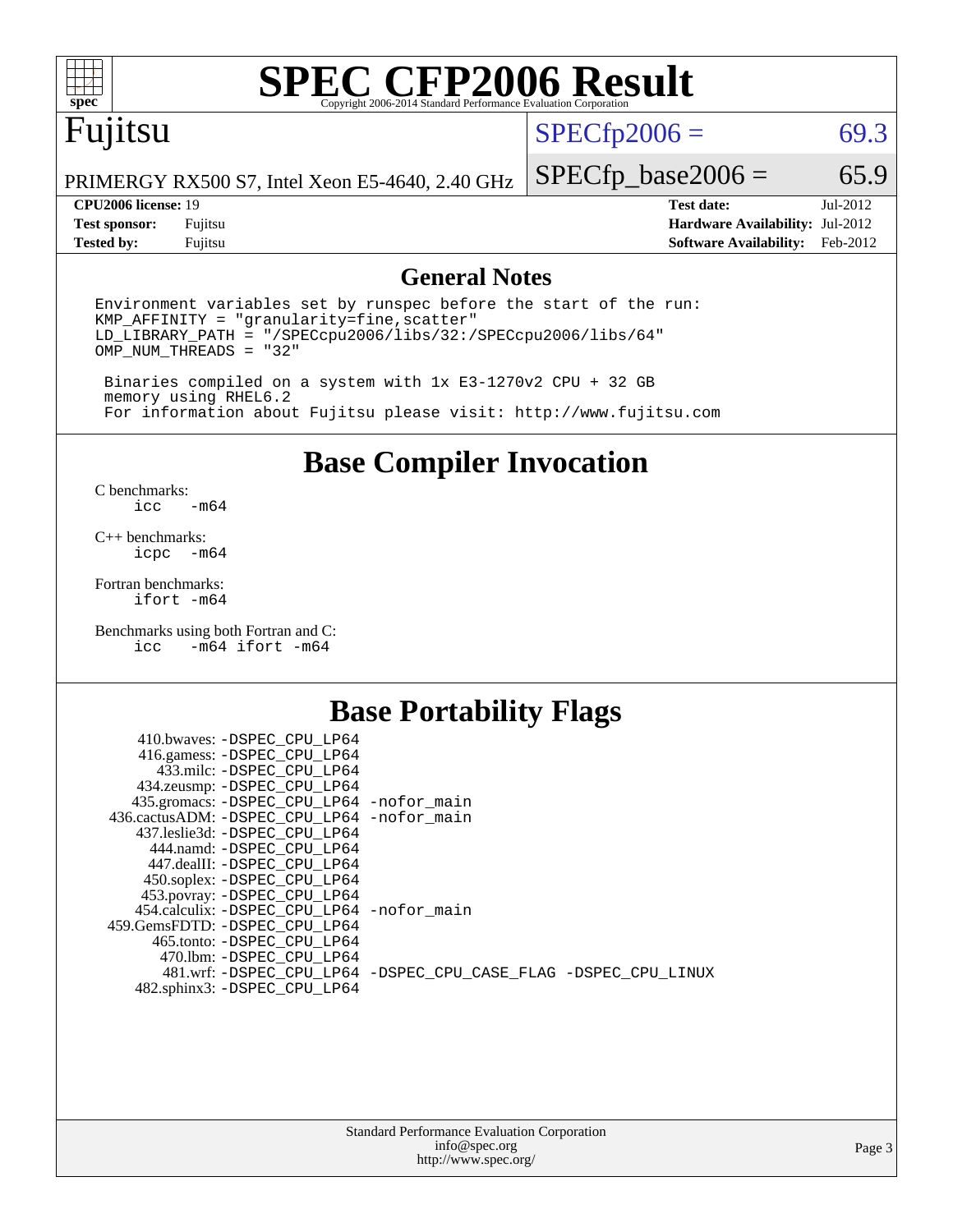

# **[SPEC CFP2006 Result](http://www.spec.org/auto/cpu2006/Docs/result-fields.html#SPECCFP2006Result)**

# Fujitsu

 $SPECTp2006 = 69.3$ 

PRIMERGY RX500 S7, Intel Xeon E5-4640, 2.40 GHz

 $SPECTp\_base2006 = 65.9$ **[CPU2006 license:](http://www.spec.org/auto/cpu2006/Docs/result-fields.html#CPU2006license)** 19 **[Test date:](http://www.spec.org/auto/cpu2006/Docs/result-fields.html#Testdate)** Jul-2012

**[Test sponsor:](http://www.spec.org/auto/cpu2006/Docs/result-fields.html#Testsponsor)** Fujitsu **[Hardware Availability:](http://www.spec.org/auto/cpu2006/Docs/result-fields.html#HardwareAvailability)** Jul-2012 **[Tested by:](http://www.spec.org/auto/cpu2006/Docs/result-fields.html#Testedby)** Fujitsu **[Software Availability:](http://www.spec.org/auto/cpu2006/Docs/result-fields.html#SoftwareAvailability)** Feb-2012

## **[Base Optimization Flags](http://www.spec.org/auto/cpu2006/Docs/result-fields.html#BaseOptimizationFlags)**

[C benchmarks](http://www.spec.org/auto/cpu2006/Docs/result-fields.html#Cbenchmarks): [-xAVX](http://www.spec.org/cpu2006/results/res2012q3/cpu2006-20120730-23897.flags.html#user_CCbase_f-xAVX) [-ipo](http://www.spec.org/cpu2006/results/res2012q3/cpu2006-20120730-23897.flags.html#user_CCbase_f-ipo) [-O3](http://www.spec.org/cpu2006/results/res2012q3/cpu2006-20120730-23897.flags.html#user_CCbase_f-O3) [-no-prec-div](http://www.spec.org/cpu2006/results/res2012q3/cpu2006-20120730-23897.flags.html#user_CCbase_f-no-prec-div) [-static](http://www.spec.org/cpu2006/results/res2012q3/cpu2006-20120730-23897.flags.html#user_CCbase_f-static) [-parallel](http://www.spec.org/cpu2006/results/res2012q3/cpu2006-20120730-23897.flags.html#user_CCbase_f-parallel) [-opt-prefetch](http://www.spec.org/cpu2006/results/res2012q3/cpu2006-20120730-23897.flags.html#user_CCbase_f-opt-prefetch) [-ansi-alias](http://www.spec.org/cpu2006/results/res2012q3/cpu2006-20120730-23897.flags.html#user_CCbase_f-ansi-alias) [C++ benchmarks:](http://www.spec.org/auto/cpu2006/Docs/result-fields.html#CXXbenchmarks) [-xAVX](http://www.spec.org/cpu2006/results/res2012q3/cpu2006-20120730-23897.flags.html#user_CXXbase_f-xAVX) [-ipo](http://www.spec.org/cpu2006/results/res2012q3/cpu2006-20120730-23897.flags.html#user_CXXbase_f-ipo) [-O3](http://www.spec.org/cpu2006/results/res2012q3/cpu2006-20120730-23897.flags.html#user_CXXbase_f-O3) [-no-prec-div](http://www.spec.org/cpu2006/results/res2012q3/cpu2006-20120730-23897.flags.html#user_CXXbase_f-no-prec-div) [-static](http://www.spec.org/cpu2006/results/res2012q3/cpu2006-20120730-23897.flags.html#user_CXXbase_f-static) [-opt-prefetch](http://www.spec.org/cpu2006/results/res2012q3/cpu2006-20120730-23897.flags.html#user_CXXbase_f-opt-prefetch) [-ansi-alias](http://www.spec.org/cpu2006/results/res2012q3/cpu2006-20120730-23897.flags.html#user_CXXbase_f-ansi-alias) [Fortran benchmarks](http://www.spec.org/auto/cpu2006/Docs/result-fields.html#Fortranbenchmarks): [-xAVX](http://www.spec.org/cpu2006/results/res2012q3/cpu2006-20120730-23897.flags.html#user_FCbase_f-xAVX) [-ipo](http://www.spec.org/cpu2006/results/res2012q3/cpu2006-20120730-23897.flags.html#user_FCbase_f-ipo) [-O3](http://www.spec.org/cpu2006/results/res2012q3/cpu2006-20120730-23897.flags.html#user_FCbase_f-O3) [-no-prec-div](http://www.spec.org/cpu2006/results/res2012q3/cpu2006-20120730-23897.flags.html#user_FCbase_f-no-prec-div) [-static](http://www.spec.org/cpu2006/results/res2012q3/cpu2006-20120730-23897.flags.html#user_FCbase_f-static) [-parallel](http://www.spec.org/cpu2006/results/res2012q3/cpu2006-20120730-23897.flags.html#user_FCbase_f-parallel) [-opt-prefetch](http://www.spec.org/cpu2006/results/res2012q3/cpu2006-20120730-23897.flags.html#user_FCbase_f-opt-prefetch)

[Benchmarks using both Fortran and C](http://www.spec.org/auto/cpu2006/Docs/result-fields.html#BenchmarksusingbothFortranandC): [-xAVX](http://www.spec.org/cpu2006/results/res2012q3/cpu2006-20120730-23897.flags.html#user_CC_FCbase_f-xAVX) [-ipo](http://www.spec.org/cpu2006/results/res2012q3/cpu2006-20120730-23897.flags.html#user_CC_FCbase_f-ipo) [-O3](http://www.spec.org/cpu2006/results/res2012q3/cpu2006-20120730-23897.flags.html#user_CC_FCbase_f-O3) [-no-prec-div](http://www.spec.org/cpu2006/results/res2012q3/cpu2006-20120730-23897.flags.html#user_CC_FCbase_f-no-prec-div) [-static](http://www.spec.org/cpu2006/results/res2012q3/cpu2006-20120730-23897.flags.html#user_CC_FCbase_f-static) [-parallel](http://www.spec.org/cpu2006/results/res2012q3/cpu2006-20120730-23897.flags.html#user_CC_FCbase_f-parallel) [-opt-prefetch](http://www.spec.org/cpu2006/results/res2012q3/cpu2006-20120730-23897.flags.html#user_CC_FCbase_f-opt-prefetch) [-ansi-alias](http://www.spec.org/cpu2006/results/res2012q3/cpu2006-20120730-23897.flags.html#user_CC_FCbase_f-ansi-alias)

## **[Peak Compiler Invocation](http://www.spec.org/auto/cpu2006/Docs/result-fields.html#PeakCompilerInvocation)**

[C benchmarks](http://www.spec.org/auto/cpu2006/Docs/result-fields.html#Cbenchmarks):  $\text{icc}$  -m64

[C++ benchmarks:](http://www.spec.org/auto/cpu2006/Docs/result-fields.html#CXXbenchmarks) [icpc -m64](http://www.spec.org/cpu2006/results/res2012q3/cpu2006-20120730-23897.flags.html#user_CXXpeak_intel_icpc_64bit_bedb90c1146cab66620883ef4f41a67e)

[Fortran benchmarks](http://www.spec.org/auto/cpu2006/Docs/result-fields.html#Fortranbenchmarks): [ifort -m64](http://www.spec.org/cpu2006/results/res2012q3/cpu2006-20120730-23897.flags.html#user_FCpeak_intel_ifort_64bit_ee9d0fb25645d0210d97eb0527dcc06e)

[Benchmarks using both Fortran and C](http://www.spec.org/auto/cpu2006/Docs/result-fields.html#BenchmarksusingbothFortranandC): [icc -m64](http://www.spec.org/cpu2006/results/res2012q3/cpu2006-20120730-23897.flags.html#user_CC_FCpeak_intel_icc_64bit_0b7121f5ab7cfabee23d88897260401c) [ifort -m64](http://www.spec.org/cpu2006/results/res2012q3/cpu2006-20120730-23897.flags.html#user_CC_FCpeak_intel_ifort_64bit_ee9d0fb25645d0210d97eb0527dcc06e)

# **[Peak Portability Flags](http://www.spec.org/auto/cpu2006/Docs/result-fields.html#PeakPortabilityFlags)**

Same as Base Portability Flags

# **[Peak Optimization Flags](http://www.spec.org/auto/cpu2006/Docs/result-fields.html#PeakOptimizationFlags)**

[C benchmarks](http://www.spec.org/auto/cpu2006/Docs/result-fields.html#Cbenchmarks):

433.milc:  $-x$ AVX(pass 2)  $-p$ rof-gen(pass 1)  $-p$ po(pass 2)  $-03$ (pass 2) [-no-prec-div](http://www.spec.org/cpu2006/results/res2012q3/cpu2006-20120730-23897.flags.html#user_peakPASS2_CFLAGSPASS2_LDFLAGS433_milc_f-no-prec-div)(pass 2) [-prof-use](http://www.spec.org/cpu2006/results/res2012q3/cpu2006-20120730-23897.flags.html#user_peakPASS2_CFLAGSPASS2_LDFLAGS433_milc_prof_use_bccf7792157ff70d64e32fe3e1250b55)(pass 2) [-static](http://www.spec.org/cpu2006/results/res2012q3/cpu2006-20120730-23897.flags.html#user_peakOPTIMIZE433_milc_f-static) [-auto-ilp32](http://www.spec.org/cpu2006/results/res2012q3/cpu2006-20120730-23897.flags.html#user_peakCOPTIMIZE433_milc_f-auto-ilp32) [-ansi-alias](http://www.spec.org/cpu2006/results/res2012q3/cpu2006-20120730-23897.flags.html#user_peakCOPTIMIZE433_milc_f-ansi-alias)

 $470$ .lbm: basepeak = yes

 $482$ .sphinx3: basepeak = yes

Continued on next page

Standard Performance Evaluation Corporation [info@spec.org](mailto:info@spec.org) <http://www.spec.org/>

Page 4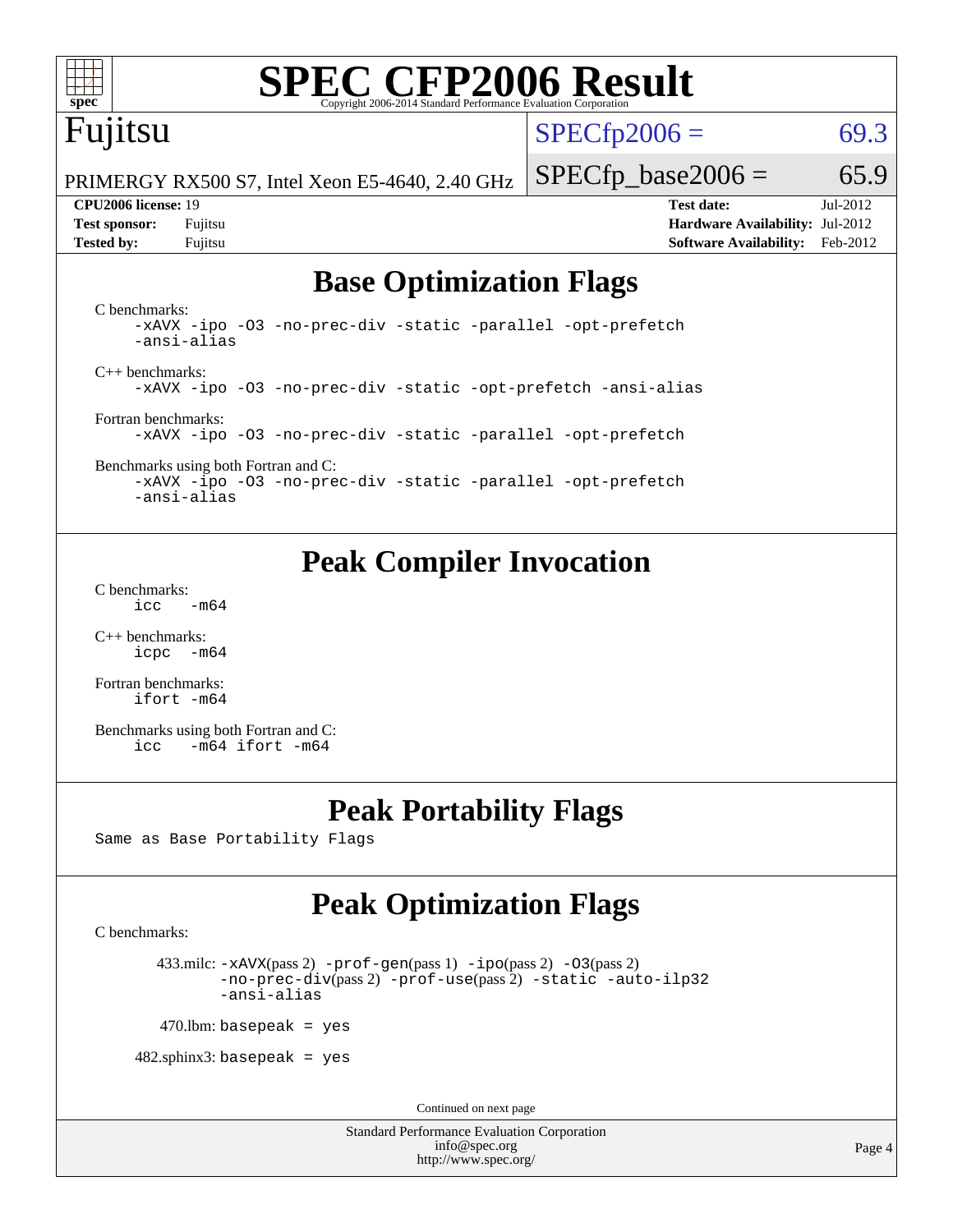

434.zeusmp: basepeak = yes

437.leslie3d: basepeak = yes

 459.GemsFDTD: [-xSSE4.2](http://www.spec.org/cpu2006/results/res2012q3/cpu2006-20120730-23897.flags.html#user_peakPASS2_FFLAGSPASS2_LDFLAGS459_GemsFDTD_f-xSSE42_f91528193cf0b216347adb8b939d4107)(pass 2) [-prof-gen](http://www.spec.org/cpu2006/results/res2012q3/cpu2006-20120730-23897.flags.html#user_peakPASS1_FFLAGSPASS1_LDFLAGS459_GemsFDTD_prof_gen_e43856698f6ca7b7e442dfd80e94a8fc)(pass 1) [-ipo](http://www.spec.org/cpu2006/results/res2012q3/cpu2006-20120730-23897.flags.html#user_peakPASS2_FFLAGSPASS2_LDFLAGS459_GemsFDTD_f-ipo)(pass 2) [-O3](http://www.spec.org/cpu2006/results/res2012q3/cpu2006-20120730-23897.flags.html#user_peakPASS2_FFLAGSPASS2_LDFLAGS459_GemsFDTD_f-O3)(pass 2) [-no-prec-div](http://www.spec.org/cpu2006/results/res2012q3/cpu2006-20120730-23897.flags.html#user_peakPASS2_FFLAGSPASS2_LDFLAGS459_GemsFDTD_f-no-prec-div)(pass 2) [-prof-use](http://www.spec.org/cpu2006/results/res2012q3/cpu2006-20120730-23897.flags.html#user_peakPASS2_FFLAGSPASS2_LDFLAGS459_GemsFDTD_prof_use_bccf7792157ff70d64e32fe3e1250b55)(pass 2) [-unroll2](http://www.spec.org/cpu2006/results/res2012q3/cpu2006-20120730-23897.flags.html#user_peakOPTIMIZE459_GemsFDTD_f-unroll_784dae83bebfb236979b41d2422d7ec2) [-inline-level=0](http://www.spec.org/cpu2006/results/res2012q3/cpu2006-20120730-23897.flags.html#user_peakOPTIMIZE459_GemsFDTD_f-inline-level_318d07a09274ad25e8d15dbfaa68ba50) [-opt-prefetch](http://www.spec.org/cpu2006/results/res2012q3/cpu2006-20120730-23897.flags.html#user_peakOPTIMIZE459_GemsFDTD_f-opt-prefetch) [-parallel](http://www.spec.org/cpu2006/results/res2012q3/cpu2006-20120730-23897.flags.html#user_peakOPTIMIZE459_GemsFDTD_f-parallel)

 465.tonto: [-xAVX](http://www.spec.org/cpu2006/results/res2012q3/cpu2006-20120730-23897.flags.html#user_peakPASS2_FFLAGSPASS2_LDFLAGS465_tonto_f-xAVX)(pass 2) [-prof-gen](http://www.spec.org/cpu2006/results/res2012q3/cpu2006-20120730-23897.flags.html#user_peakPASS1_FFLAGSPASS1_LDFLAGS465_tonto_prof_gen_e43856698f6ca7b7e442dfd80e94a8fc)(pass 1) [-ipo](http://www.spec.org/cpu2006/results/res2012q3/cpu2006-20120730-23897.flags.html#user_peakPASS2_FFLAGSPASS2_LDFLAGS465_tonto_f-ipo)(pass 2) [-O3](http://www.spec.org/cpu2006/results/res2012q3/cpu2006-20120730-23897.flags.html#user_peakPASS2_FFLAGSPASS2_LDFLAGS465_tonto_f-O3)(pass 2) [-no-prec-div](http://www.spec.org/cpu2006/results/res2012q3/cpu2006-20120730-23897.flags.html#user_peakPASS2_FFLAGSPASS2_LDFLAGS465_tonto_f-no-prec-div)(pass 2) [-prof-use](http://www.spec.org/cpu2006/results/res2012q3/cpu2006-20120730-23897.flags.html#user_peakPASS2_FFLAGSPASS2_LDFLAGS465_tonto_prof_use_bccf7792157ff70d64e32fe3e1250b55)(pass 2) [-inline-calloc](http://www.spec.org/cpu2006/results/res2012q3/cpu2006-20120730-23897.flags.html#user_peakOPTIMIZE465_tonto_f-inline-calloc) [-opt-malloc-options=3](http://www.spec.org/cpu2006/results/res2012q3/cpu2006-20120730-23897.flags.html#user_peakOPTIMIZE465_tonto_f-opt-malloc-options_13ab9b803cf986b4ee62f0a5998c2238) [-auto](http://www.spec.org/cpu2006/results/res2012q3/cpu2006-20120730-23897.flags.html#user_peakOPTIMIZE465_tonto_f-auto) [-unroll4](http://www.spec.org/cpu2006/results/res2012q3/cpu2006-20120730-23897.flags.html#user_peakOPTIMIZE465_tonto_f-unroll_4e5e4ed65b7fd20bdcd365bec371b81f)

[Benchmarks using both Fortran and C](http://www.spec.org/auto/cpu2006/Docs/result-fields.html#BenchmarksusingbothFortranandC):

 435.gromacs: basepeak = yes  $436.cactusADM: basepeak = yes$  454.calculix: [-xAVX](http://www.spec.org/cpu2006/results/res2012q3/cpu2006-20120730-23897.flags.html#user_peakOPTIMIZE454_calculix_f-xAVX) [-ipo](http://www.spec.org/cpu2006/results/res2012q3/cpu2006-20120730-23897.flags.html#user_peakOPTIMIZE454_calculix_f-ipo) [-O3](http://www.spec.org/cpu2006/results/res2012q3/cpu2006-20120730-23897.flags.html#user_peakOPTIMIZE454_calculix_f-O3) [-no-prec-div](http://www.spec.org/cpu2006/results/res2012q3/cpu2006-20120730-23897.flags.html#user_peakOPTIMIZE454_calculix_f-no-prec-div) [-auto-ilp32](http://www.spec.org/cpu2006/results/res2012q3/cpu2006-20120730-23897.flags.html#user_peakCOPTIMIZE454_calculix_f-auto-ilp32) [-ansi-alias](http://www.spec.org/cpu2006/results/res2012q3/cpu2006-20120730-23897.flags.html#user_peakCOPTIMIZE454_calculix_f-ansi-alias)  $481.wrf:$  basepeak = yes

The flags files that were used to format this result can be browsed at <http://www.spec.org/cpu2006/flags/Intel-ic12.1-official-linux64.20111122.html> <http://www.spec.org/cpu2006/flags/Fujitsu-Platform.20120320.html>

You can also download the XML flags sources by saving the following links: <http://www.spec.org/cpu2006/flags/Intel-ic12.1-official-linux64.20111122.xml> <http://www.spec.org/cpu2006/flags/Fujitsu-Platform.20120320.xml>

> Standard Performance Evaluation Corporation [info@spec.org](mailto:info@spec.org) <http://www.spec.org/>